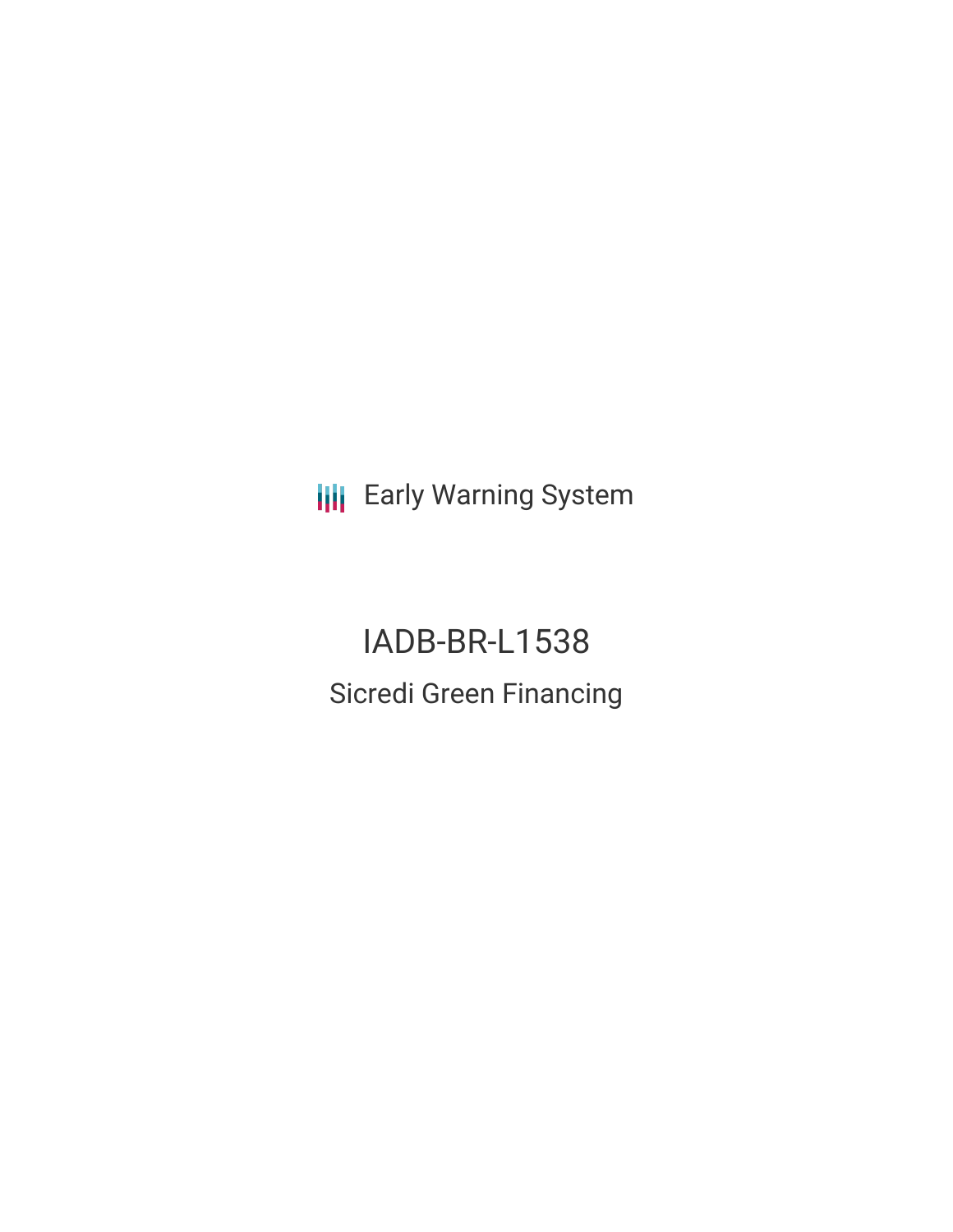## **Quick Facts**

| <b>Countries</b>               | <b>Brazil</b>                          |
|--------------------------------|----------------------------------------|
| <b>Financial Institutions</b>  | Inter-American Development Bank (IADB) |
| <b>Status</b>                  | Approved                               |
| <b>Bank Risk Rating</b>        | U                                      |
| <b>Voting Date</b>             | 2019-11-25                             |
| <b>Sectors</b>                 | Energy                                 |
| Investment Type(s)             | Loan                                   |
| <b>Investment Amount (USD)</b> | \$10.00 million                        |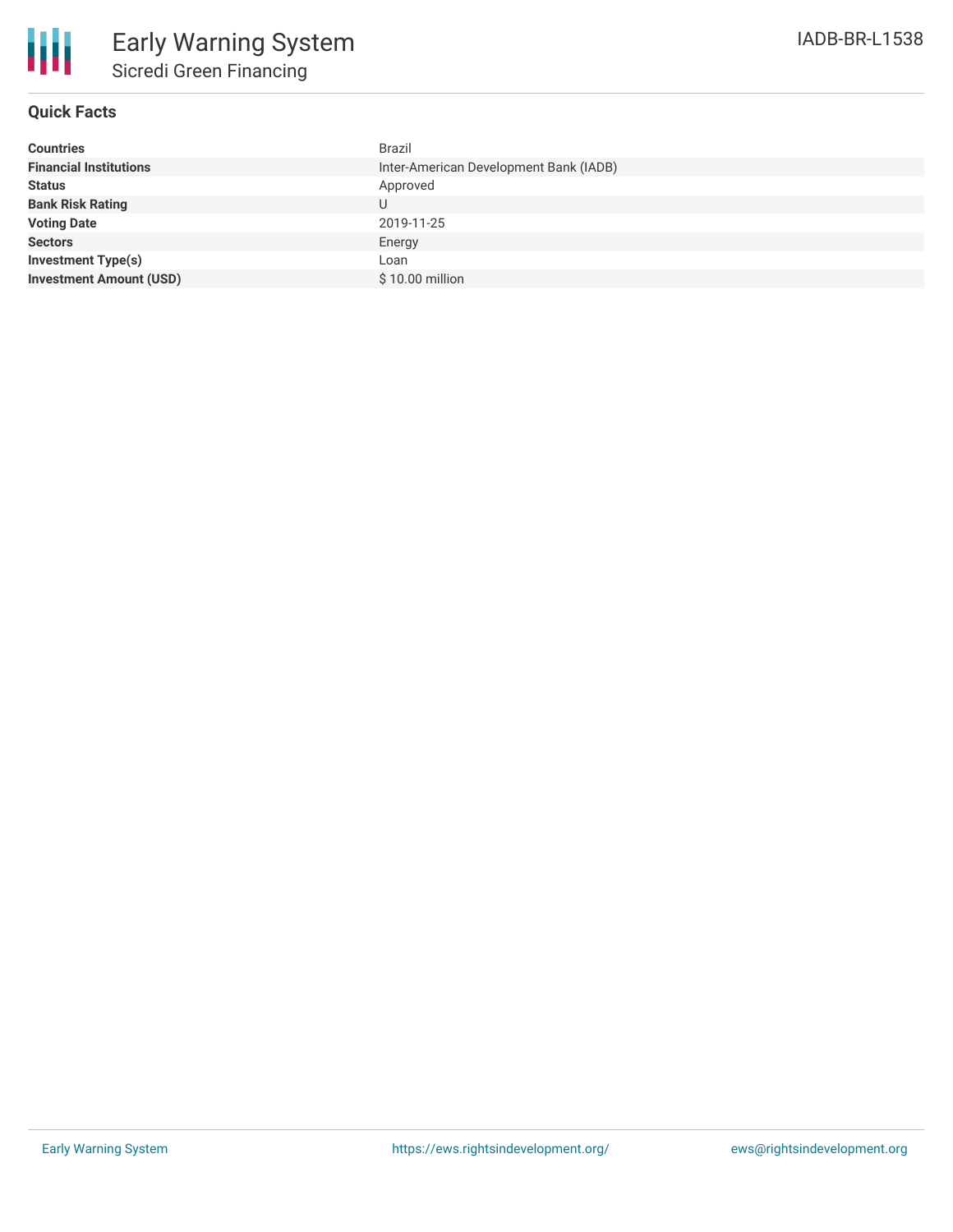

# **Project Description**

This financing supports the growth of the solar PV portfolio for individuals and small and medium enterprises at Sicredi, incentivizing the growth of the cooperatives with the least developed portfolio.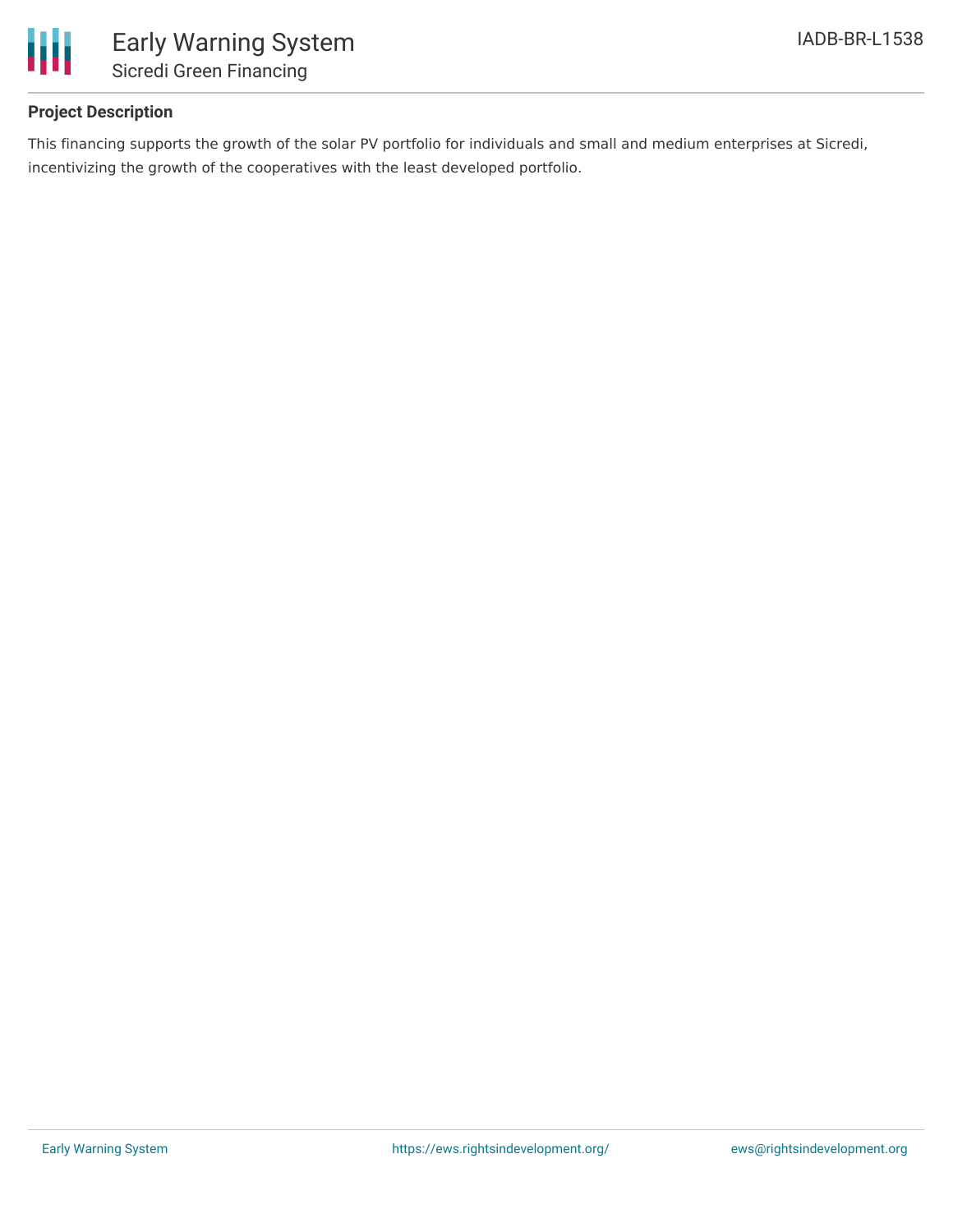# **Investment Description**

冊

• Inter-American Development Bank (IADB)